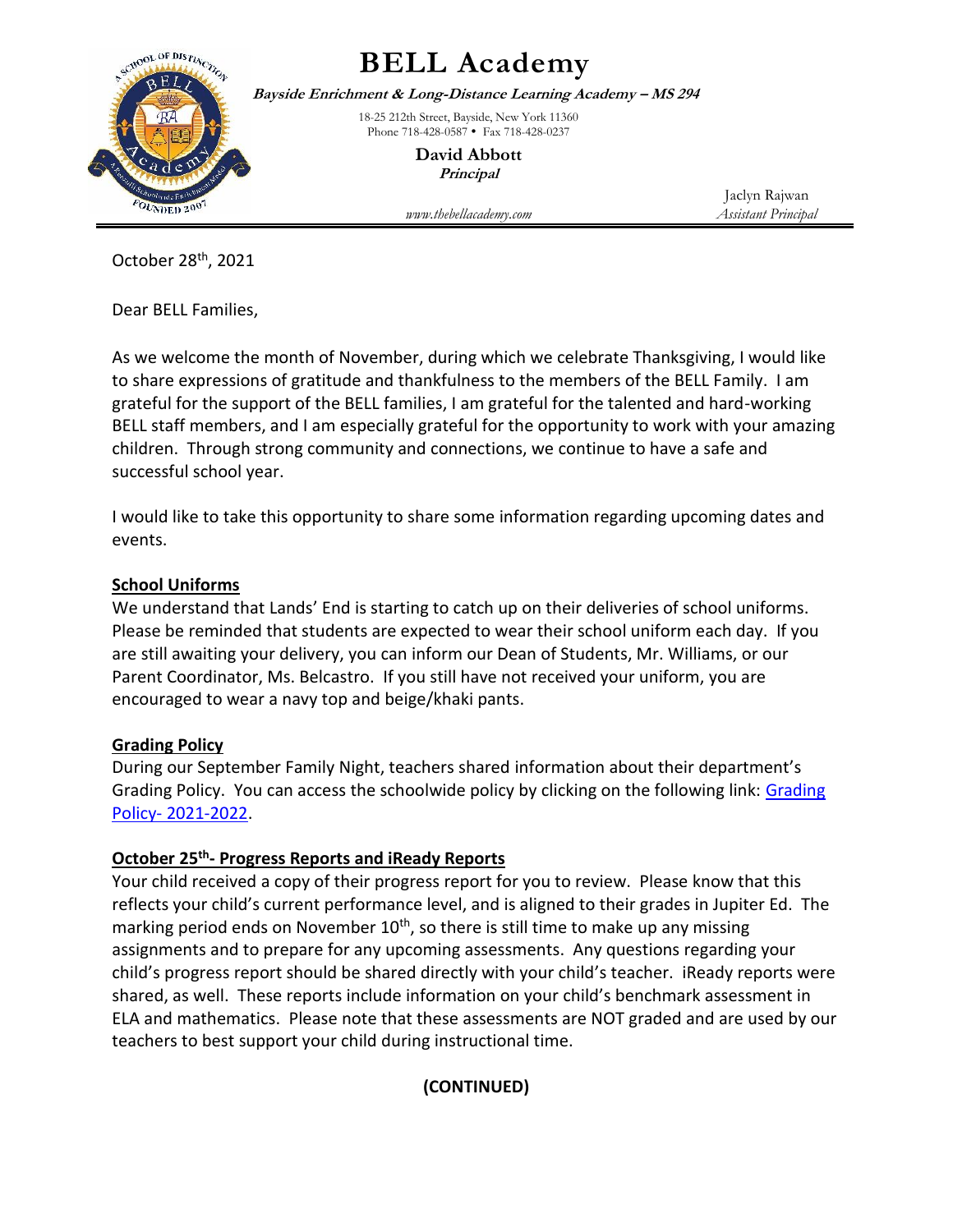

# **BELL Academy**

**Bayside Enrichment & Long-Distance Learning Academy – MS 294**

18-25 212th Street, Bayside, New York 11360 Phone 718-428-0587 • Fax 718-428-0237

> **David Abbott Principal**

*www.thebellacademy.com Assistant Principal*

Jaclyn Rajwan

### **November 2nd - Election Day**

Although the building will be closed, November  $2^{nd}$  will be a full day of remote asynchronous instruction. Students are expected to complete all assignments, which will be posted in their teachers' Google Classrooms. Students should refer to their Tuesday schedule of classes. Please note that attendance will be officially tracked and determined by your child's completion of work.

### **November 11th - Veteran's Day-** *No School*

Schools are officially closed and there will be no classes. However, as always, you are encouraged to read.  $\odot$ 

### **November 18th - Parent Teacher Conferences- Fully Remote**

Our afternoon and evening Parent Teacher Conferences will both be held on Thursday, November 18<sup>th</sup>. All students will be dismissed at 11:10 a.m. All conferences will be held remotely between 12:30 p.m. – 2:30 p.m. and 5:00 p.m. – 8:00 p.m. You will receive surveys from your child's teachers to request appointment times, as well as to indicate your meeting preference (email, phone call, video conference). Please remember that you can always request additional meetings with your child's teacher(s) during parent engagement time, which is held on Tuesdays, from 2:10 p.m. – 2:55 p.m. Translation services will be available. Please contact Ms. Lori at [LBelcastro@thebellacademy.com](mailto:LBelcastro@thebellacademy.com) for translation arrangements. For information on making an appointment for Parent Teacher Conferences:

**6 th Grade Parents**: [Please Click Here](https://docs.google.com/document/d/1j93RF2-YZJI9flO8yV7UkoMaGxvlV7w6/edit)

**7 th Grade Parents:** [Please Click Here](https://docs.google.com/document/d/1sIUXTFNmOyBQ0A9sRZQIf8aOcVrEPgY9PrJqvf8WjJ8/edit)

**8 th Grade Parents:** [Please Click Here](https://docs.google.com/document/d/1Nq4OLco8L4QckxQGMOGqP2XaNAwflZ3OjhvM0GsVt6Y/edit)

**School Counselor, Ms. Johnson,** [EJohnson@thebellacademy.com](mailto:EJohnson@thebellacademy.com)**:** [Please Click Here](https://docs.google.com/forms/d/e/1FAIpQLSdULUe5Y2zgfRhMm7EbhCO4PKAeWWvjOTSkvIWh_32ZbxHXFA/viewform?vc=0&c=0&w=1&flr=0) **School Social Worker, Ms. Lavino,** [DLavino@thebellacademy.com](mailto:DLavino@thebellacademy.com)**:** [Please Click Here](https://docs.google.com/forms/d/e/1FAIpQLSdHOzmVi9ith3xzGpXRnZHT5ipCfwvGH_RmDG5EyEe7yI1Scg/viewform?vc=0&c=0&w=1&flr=0) **Dean of Students, Mr. Williams,** [JWilliams@thebellacademy.com:](mailto:JWilliams@thebellacademy.com) [Please Click Here](https://forms.gle/hR4MotHqrrXjhrcj9) **Speech Therapist, Ms. Morrison**: [Please Click Here](https://docs.google.com/forms/d/1qaDKexPgotydb2FsZLKkoVtSVPng-qmMcKozS7smYS0/viewform?ts=61794737&edit_requested=true)

**ENL Teacher, Ms. Sun**[: Please Click Here](https://nam10.safelinks.protection.outlook.com/?url=https%3A%2F%2Fdocs.google.com%2Fforms%2Fd%2Fe%2F1FAIpQLSeOvQ-Oyt01SbrphiuIdQ9wXafekGesv4gXG2pxlU9nEjeJCg%2Fviewform%3Fusp%3Dsf_link&data=04%7C01%7CDAbbott%40schools.nyc.gov%7C35ed0fdf101348c8f5dc08d99949dfc3%7C18492cb7ef45456185710c42e5f7ac07%7C0%7C0%7C637709364833362171%7CUnknown%7CTWFpbGZsb3d8eyJWIjoiMC4wLjAwMDAiLCJQIjoiV2luMzIiLCJBTiI6Ik1haWwiLCJXVCI6Mn0%3D%7C1000&sdata=hOM4jWWALp3Q2lHpdfJ3L2T%2BlmiUCKnDCmig74o0j%2F0%3D&reserved=0)

**Parent Coordinator, Ms. Belcastro:** [LBelcastro@thebellacademy.com](mailto:LBelcastro@thebellacademy.com)

### **November 25th and 26th - Thanksgiving-** *No School*

Schools are officially closed, and there will be no classes. Students will NOT have homework over the four day recess. However, this may be a good opportunity to catch up on missing assignments.

**(CONTINUED)**